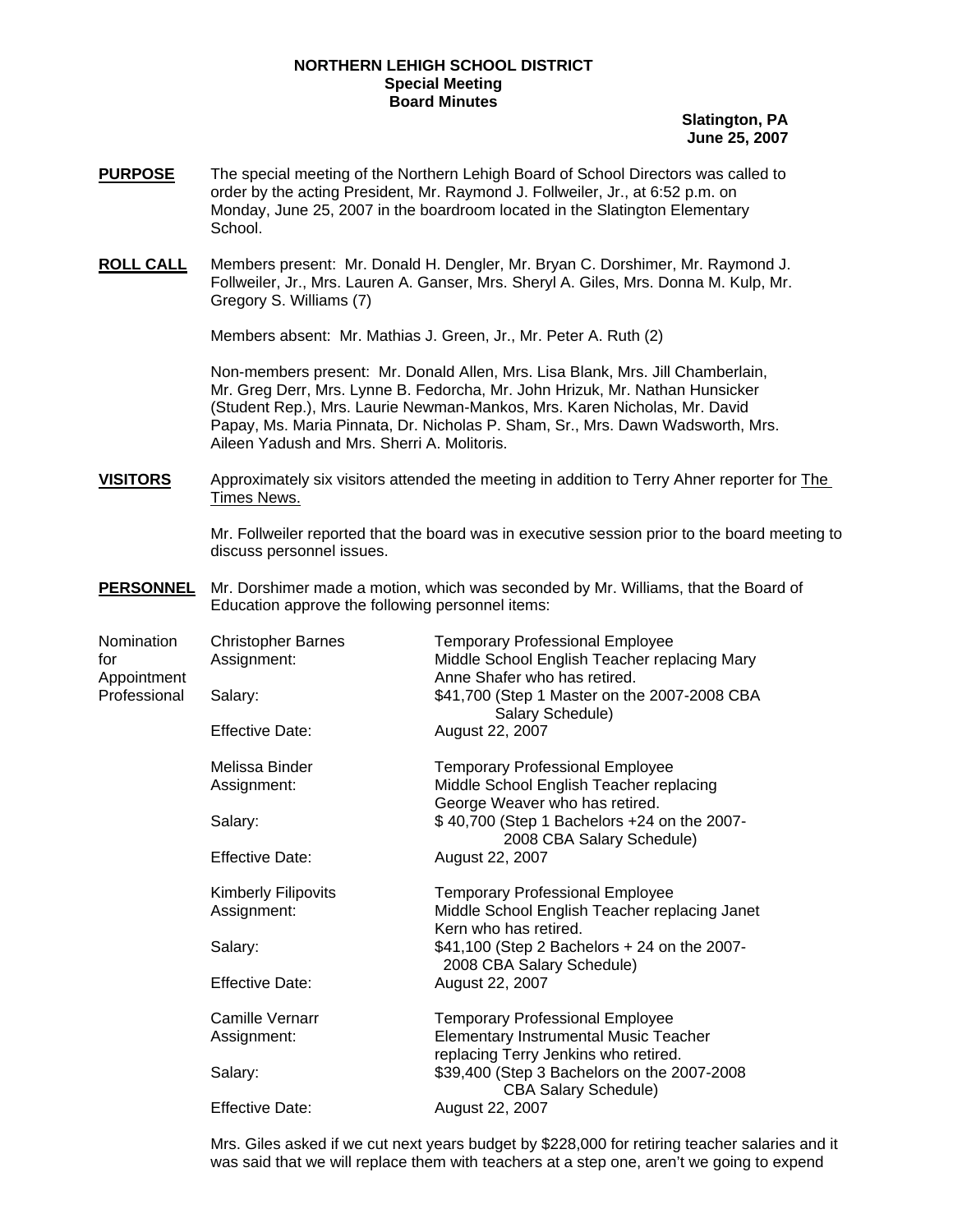| <b>PERSONNEL</b><br>(cont.)     | more money than what we have budgeted because these teachers are not being hired at a<br>step one.                                                                                                                                                                                                                                                                                                                                                                                                                                    |  |
|---------------------------------|---------------------------------------------------------------------------------------------------------------------------------------------------------------------------------------------------------------------------------------------------------------------------------------------------------------------------------------------------------------------------------------------------------------------------------------------------------------------------------------------------------------------------------------|--|
| at                              | Mrs. Blank stated that we budget at a step one masters so although these people are hired<br>a higher step they are still making less money than what was budgeted at a step one<br>masters.                                                                                                                                                                                                                                                                                                                                          |  |
|                                 | <b>Roll call:</b><br>Mr. Dengler, Mr. Dorshimer, Mr. Follweiler, Mrs. Ganser, Mrs. Giles, Mrs. Kulp,<br>YEA:<br>Mr. Williams (7)<br>NAY:<br>None $(0)$<br>Motion carried.                                                                                                                                                                                                                                                                                                                                                             |  |
|                                 | Mr. Dorshimer made a motion, which was seconded by Mrs. Giles, that the Board of<br>Education approve the following personnel items:                                                                                                                                                                                                                                                                                                                                                                                                  |  |
| Resignations                    | Accept the resignation of Sharon Harvey from her position as a Personal Care Assistant in<br>the Slatington Elementary School, effective June 14, 2007.                                                                                                                                                                                                                                                                                                                                                                               |  |
|                                 | Accept the resignation of Jill Davis from her position as a Special Education Aide in the<br>Slatington Elementary School, effective June 14, 2007, due to personal reasons.                                                                                                                                                                                                                                                                                                                                                          |  |
|                                 | YEA:<br>Mr. Dengler, Mr. Dorshimer, Mr. Follweiler, Mrs. Ganser, Mrs. Giles, Mrs. Kulp,<br>Mr. Williams (7)<br>NAY:<br>None $(0)$                                                                                                                                                                                                                                                                                                                                                                                                     |  |
| <b>POLICY</b>                   | Mrs. Ganser made a motion, which was seconded by Mr. Williams, that the Board of<br>Education approve the following policy items:                                                                                                                                                                                                                                                                                                                                                                                                     |  |
| <b>Board</b><br>Policy<br>First | Approve new school board policy #146 - Programs - Student Services, as presented after<br>first reading.                                                                                                                                                                                                                                                                                                                                                                                                                              |  |
| Reading                         | Approve new school board policy #207 - Pupils - Confidential Communications Of Students,<br>as presented after first reading.                                                                                                                                                                                                                                                                                                                                                                                                         |  |
|                                 | Approve revisions to school board policy #810 - Operations - Transportation, as presented<br>after first reading.                                                                                                                                                                                                                                                                                                                                                                                                                     |  |
|                                 | Approve revisions to administrative regulation #810-AR - School Bus Transportation, as<br>presented after first reading.                                                                                                                                                                                                                                                                                                                                                                                                              |  |
|                                 | Approve new school board policy #830 - Operations - Breach Of Computerized Personal<br>Information, as presented after first reading.                                                                                                                                                                                                                                                                                                                                                                                                 |  |
|                                 | Approve revisions to school board policy #919 - Community - District/School Report Cards,<br>as presented after first reading.                                                                                                                                                                                                                                                                                                                                                                                                        |  |
|                                 | YEA:<br>Mr. Dengler, Mr. Dorshimer, Mr. Follweiler, Mrs. Ganser, Mrs. Giles, Mrs. Kulp,<br>Mr. Williams (7)<br>NAY:<br>None $(0)$                                                                                                                                                                                                                                                                                                                                                                                                     |  |
| <b>NEW</b><br><b>BUSINESS</b>   | Mr. Dorshimer stated that he wanted entered into the official minutes of tonight's board<br>meeting a document signed by three board members for the request to hold tonight's special<br>board meeting. In absence of Mr. Peter Ruth, President, Mr. Jack Follweiler, Vice-President,<br>resided over the meeting. Mr. Ruth was contacted and since he stated that he would be<br>willing to call this special board meeting if he was in town, only three signatures are needed<br>from board members to hold this special meeting. |  |

 The other document entered into the official minutes was a Stipulation to Meaning of Terms of Employment Contract.